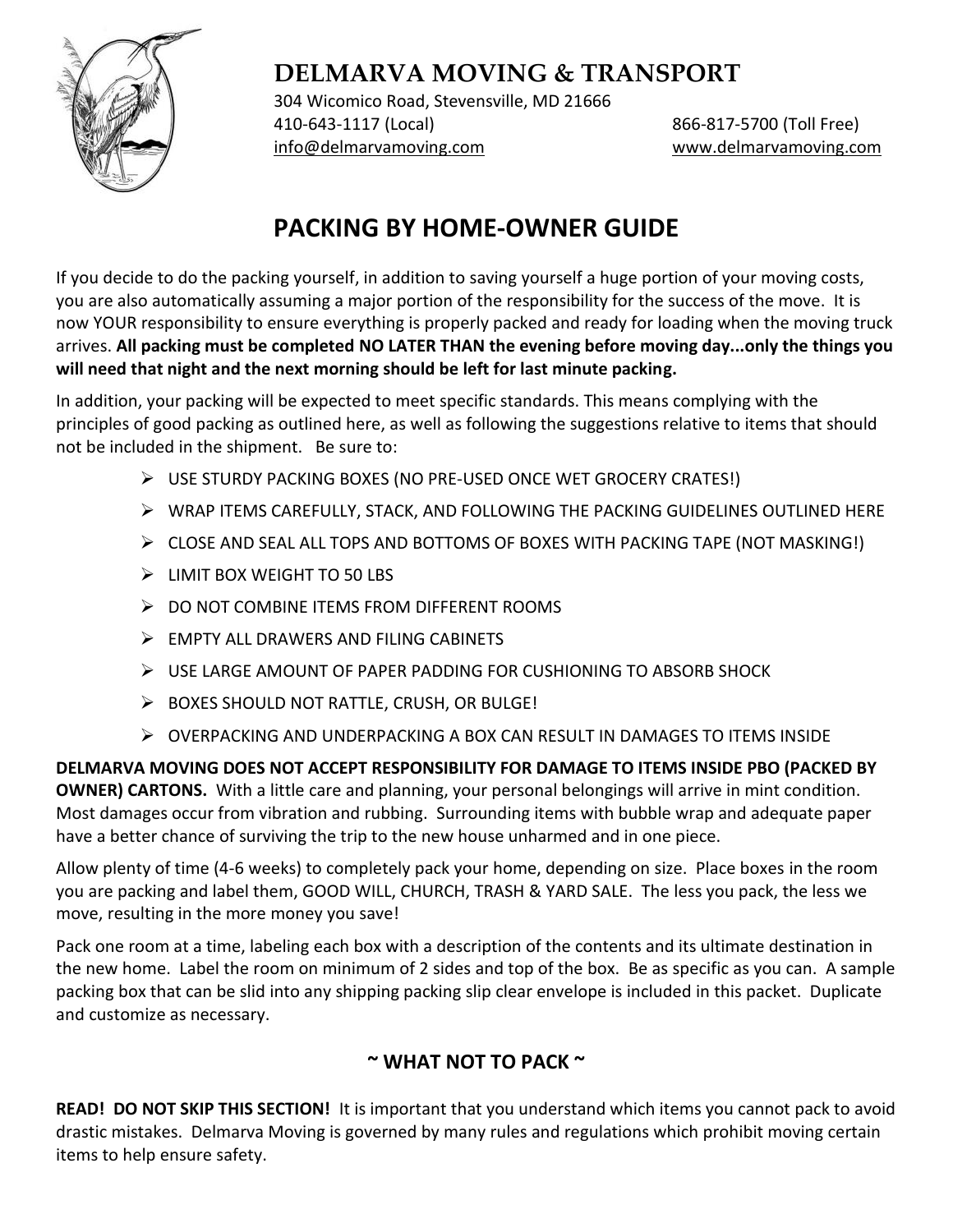

304 Wicomico Road, Stevensville, MD 21666 410-643-1117 (Local) 866-817-5700 (Toll Free) [info@delmarvamoving.com](mailto:info@delmarvamoving.com) [www.delmarvamoving.com](http://www.delmarvamoving.com/)

## FLAMMABLES, CORROSIVE OR EXPLOSIVE ITEMS:

- Acid
- Gasoline Products
- Charcoal
- Lighter Fluid
- Fertilizer
- Paints
- Car Batteries
- **Matches**
- Nail Polish Remover
- **Ammunition**
- **Bleach**
- **Sterno**
- **Aerosols Kerosene**
- Pool Chemicals
- Chemistry Sets
- Fireworks
- Pesticides
- Motor Oil
- Paint Thinner
- Batteries
- Loaded Weapons
- Weed Killer
- Ammonia
- Lamp Oil
- Propane Tanks
- **Cleaning Fluids**

Dispose of perishables such as food and plants that may die or spoil in transit. You should empty your refrigerator and freezers of food at least 24 hours before loading. Keep the appliance doors open so the appliance will dry out and prevent the growth of mold and odor.

# **~YOUR VITAL RECORDS BOX~**

Some items are better left moving with you in your personal vehicle. These items do not create a physical threat or potential harmful situation, however, they could create problems for you and your family if they are not immediately unpacked and accounted for.

- Address Book
- Files
- Personal Video Tapes
- Air Line Tickets
- Financial Records
- Photos and Albums
- **Bonds**
- Deeds
- Tax Records
- School Records
- Check Books
- Jewelry

# **~YOUR ESSENTIAL BOX~**

- Coins
- **Stocks**
- Stamp Collections
- **Medicine**
- Medical Records
- **Cell Chargers**

Each family member should have one of these boxes, as should the kitchen and bathroom. What goes in it will vary from person to person and room to room. This will be the first box to be unpacked in each room.

- Laptop
- School books
- Favorite blanket/stuffed animal
- Cell Chargers
- Camera
- Coffee Pot
- **Coffee**
- Plastic ware
- Paper Plates & Cups
- Flashlight
- Soap
- Toilet Paper
- Shampoo & Conditioner
- Paper Towels
- Dish Detergent
- Sponge
- Pet Foods
- Trash Bags
- Bed Linens
- Change of clothes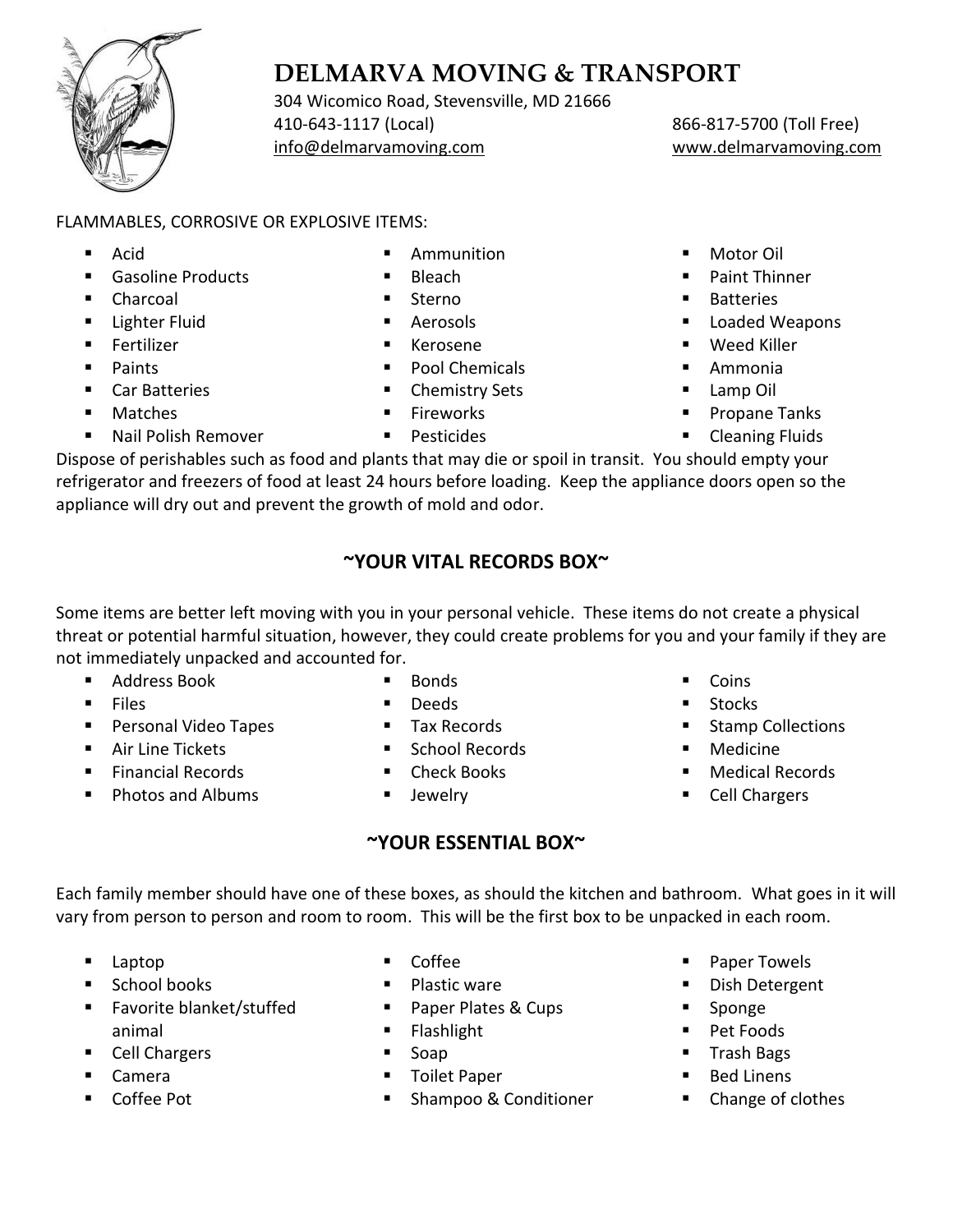

304 Wicomico Road, Stevensville, MD 21666 410-643-1117 (Local) 866-817-5700 (Toll Free) [info@delmarvamoving.com](mailto:info@delmarvamoving.com) [www.delmarvamoving.com](http://www.delmarvamoving.com/)

# **~HOW TO PACK~**

### **CHINA & GLASSWARE**

Use cartons specifically for china and glassware, usually referred to as DISHPACKS. Absolutely no rattling should be heard in any carton with glass, china, etc. The more padding and layers the better. Mark all china and glassware FRAGILE! Indicate top of box with arrow ups on all 4 sides.

Place cushioning material in bottom of carton. Then wrap each piece individually using several sheets of paper. Start from the corner, wrapping diagonally, continuously tucking in overlapping edges.

Make sure boxes are completely full. This will provide the box the stability it needs. Fill the box with paper if box is not completely full.

The larger china and glass plates, platters, and other flat pieces are excellent as the lowest layer in the box.

Smaller plates, saucers and shallow bowls could make up a second layer. Wrap and pack in the same way as larger items, making sure to rest them in the box upright, using sufficient cushioning.

Surround each bundle with crushed paper, being careful to leave no unfilled spaces. Add two or three inches of crushed paper on top of the bundles to protect rims and make a level base for the next tier. Always remember, the heavier pieces go on the bottom!

Cups and glassware should be wrapped in a double layer of paper and place them upside down on rims in a row on an upper layer within the box with all the handles facing in the same direction.

### **SILVERWARE**

Loose flatware may be wrapped either individually or in sets, in clear plastic or tissue. If the silverware is in a chest, you still may want to wrap the pieces individually and replace in the chest, or fill in all empty spaces in the chest with tissue paper or paper toweling.

### **PICTURES, GLASS SHELVES & TOPS BOOKS**

All pictures, glass shelves and glass tops should be pad wrapped and securely placed in mirror cartons. Attempting to place pictures and shelves with other items ultimately results in broken glass. Wrap the piece as you would a present and then secure the wrap with tape. Place wrapped item in mirror carton and seal securely with packing tape.

Keep all pictures on their sides. Do not lay flat any mirror cartons.

It is strongly suggested if mirror cartons are not used, then the customer transport the items themselves.

### **BOOKS**

Because books are heavy, be sure to use small cartons. Pack on edge, alternating bound edge to open edge. Pack books of same general size together.

### **LAMPS**

After removing the light bulb and shade, wrap the base, harp and bulb separately, in newsprint, and place together in a carton, filling spaces with crushed paper. Wash hands prior to handling lampshades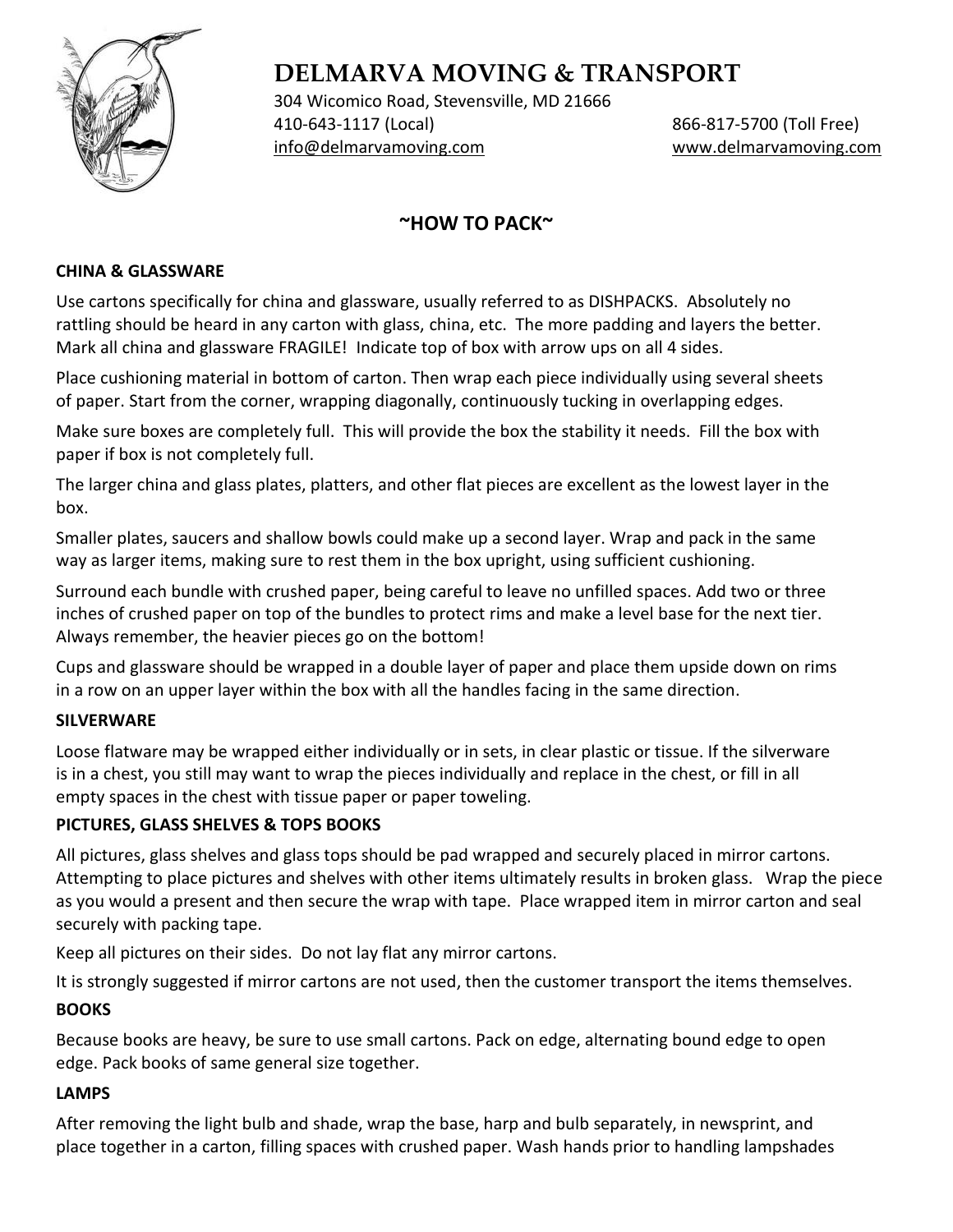

304 Wicomico Road, Stevensville, MD 21666 410-643-1117 (Local) 866-817-5700 (Toll Free) [info@delmarvamoving.com](mailto:info@delmarvamoving.com) [www.delmarvamoving.com](http://www.delmarvamoving.com/)

as they stain very easily. Never wrap the lamp shade in newspaper. Carefully wrap each shade in three or four sheets of fresh tissue paper, a pillow case or large lightweight towel.

#### **CLOTHING**

Footwear may be left in shoe boxes and placed into large cartons. Or, wrap each shoe individually, then in pairs. Footwear should be cushioned to avoid damage occurring to high heals or ornaments. Do not pack heavy items on top of shoes.

Clothing may be left on hangers and transported in Wardrobe cartons, which can be purchased from Delmarva. If wardrobes are not used, each garment should be removed from the hanger, folded and placed in a suitcase or a carton lined with clean paper. Some lightweight clothing such as hose, lingerie and sweaters may be left in dresser drawers.

#### **LINEN AND BEDDING**

Because they are lightweight, these items can be folded and packed in larger cartons. Place in cartons, lined with clean paper, and label appropriately.

#### **DRAPERIES, CURTAINS AND RUGS**

Draperies and curtains may also be folded and packed in larger cartons, lined with clean paper. Leave rugs on the floor for the moving company to handle. Carpets will be rolled and secured, prior to placing them on the moving van.

#### **SMALL APPLIANCES**

Small clocks, radios and similar items can be packing in the same carton, or in with the linens. These items should be wrapped individually, using several pieces of paper, and should be placed in the packed carton with plenty of crushed paper.

### **FOOD**

Open boxes of dried or powdered foods such as rice, macaroni and cereals should be sealed with tape. Small containers of herbs and spices, condiments, gelatin, flavorings, etc. should be placed together in a small box before packing into a larger container. Cover holes of shaker type containers and seal with tape.

Since canned goods are heavy, the amount placed in one carton should be limited. It is good practice to pack canned goods like boxes in small 1.5 boxes.

Take only those items you are sure will travel well. Do not take anything perishable. In the winter months, do not take anything subject to freezing, i.e. spaghetti sauce in glass jars.

#### **FURNITURE**

Have Ziplocs, tools, and magic markers on hand. Disassemble all pressboard and Ikea-type furniture. These particular types of furniture do not disassemble or re-assemble well, and Delmarva Moving does not accept any responsibility for any issues.

Remove any parts of the furniture that can be removed. In particular, table legs, glass tops, shelves, and bed frames. Do one piece at a time and save the nuts, bolts and washers in the Ziploc. Mark on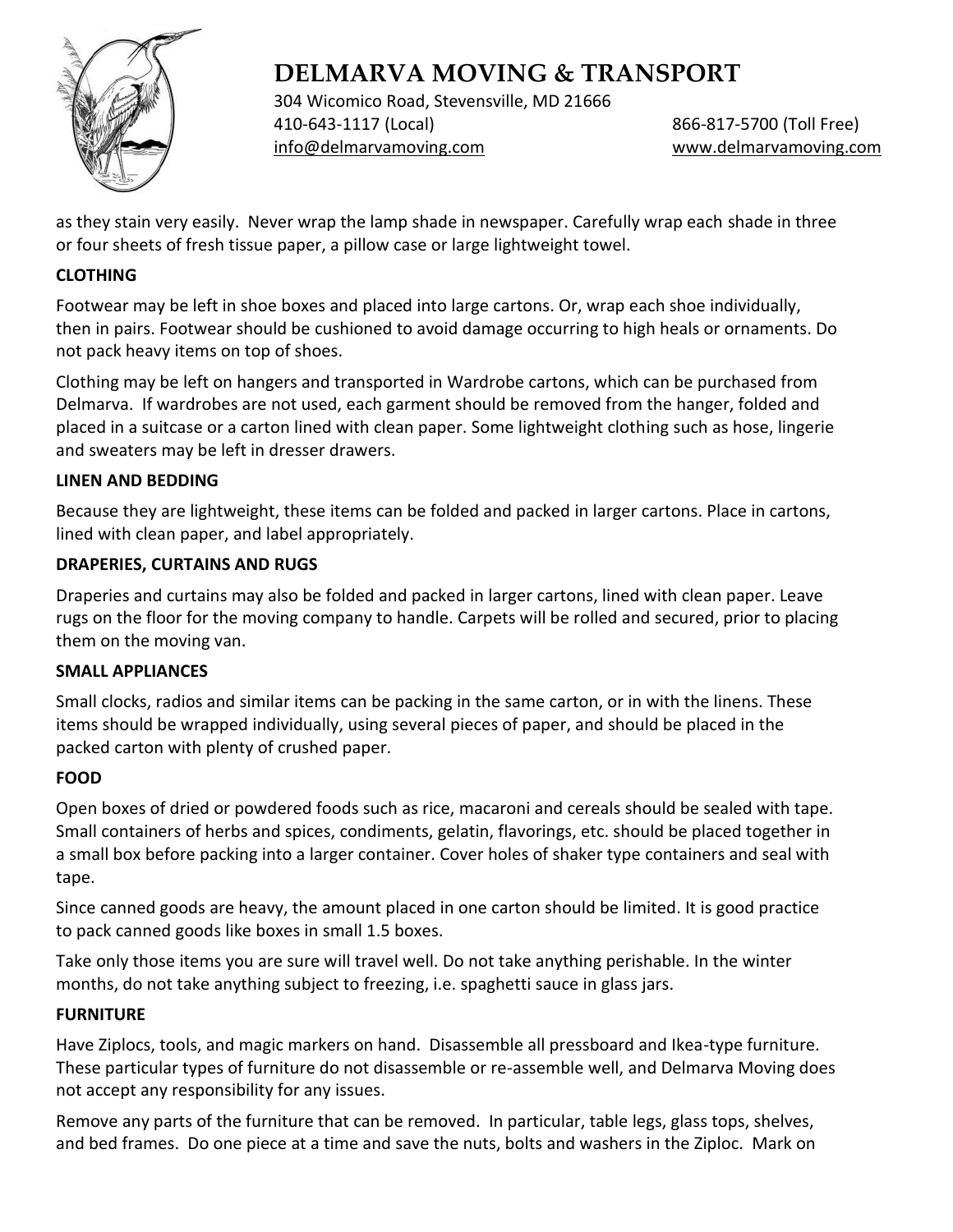

304 Wicomico Road, Stevensville, MD 21666 410-643-1117 (Local) 866-817-5700 (Toll Free) [info@delmarvamoving.com](mailto:info@delmarvamoving.com) [www.delmarvamoving.com](http://www.delmarvamoving.com/)

the outside of the bag what piece it goes to and tape it to the underside of the furniture or place in drawer of accompanying set. Do not tape to finished wood surfaces.

Remove cushions and pillows and place in large or extra large packing boxes, or in bottoms of wardrobes.

# **~HOW TO UNPACK WITHOUT LOSING YOUR MIND~**

Have room layouts taped to entrance ways prior to movers arriving for furniture placement. The movers will set up your beds, however finding the linens will be your job! That's easy if you have it in your Essentials Box. If boxes are labeled they will be placed in the appropriate room.

Most homeowners would rather enjoy their new neighborhoods and new surroundings rather than unpacking. Try not to feel overwhelmed. Do not expect to be finished all in one day.

Start immediately with your Essentials Boxes. From there, move to the rooms you use first, more specifically the kitchen. Follow with bathrooms and bedrooms (children first!)

As with packing day, have boxes set up for "Discard" , "Good Will", etc., for those items you find you no longer need or have room for in your new home. Keep a notepad with you from room to room and make notes of what items are needed, what needs to be pointed out to the builder, and what needs to be replaced.

Unpack one room at a time. Remove all boxes as you empty them. Less clutter is better!

# **~MOVING SUPPLIES~**

It is essential to use the right type of packing materials when packing your household goods to help prevent damage. The boxes you use to pack your household goods are important in more way than one. Make sure the cartons you use are suitable for transporting your goods in order to minimize damage. Also ensure that you are not packing boxes too heavy as they can break open, or too light as they can crush as they are stacked in the moving van. Use only durable cartons constructed for the packaging of items. Some general-purpose cartons available at any moving company or box supply outlet are:

# **1.5 cubic foot cartons (the book or small carton)**

This is the smallest of the general-purpose containers. As a rule of thumb, the smallest and heaviest items are generally packed in the 1.5 container. Such items would include:

- Books, records, VCR tapes, CD's, DVD's
- Heavy Tools

• Canned goods

## **2.3 cubic foot carton (banker file)**

• Files and folders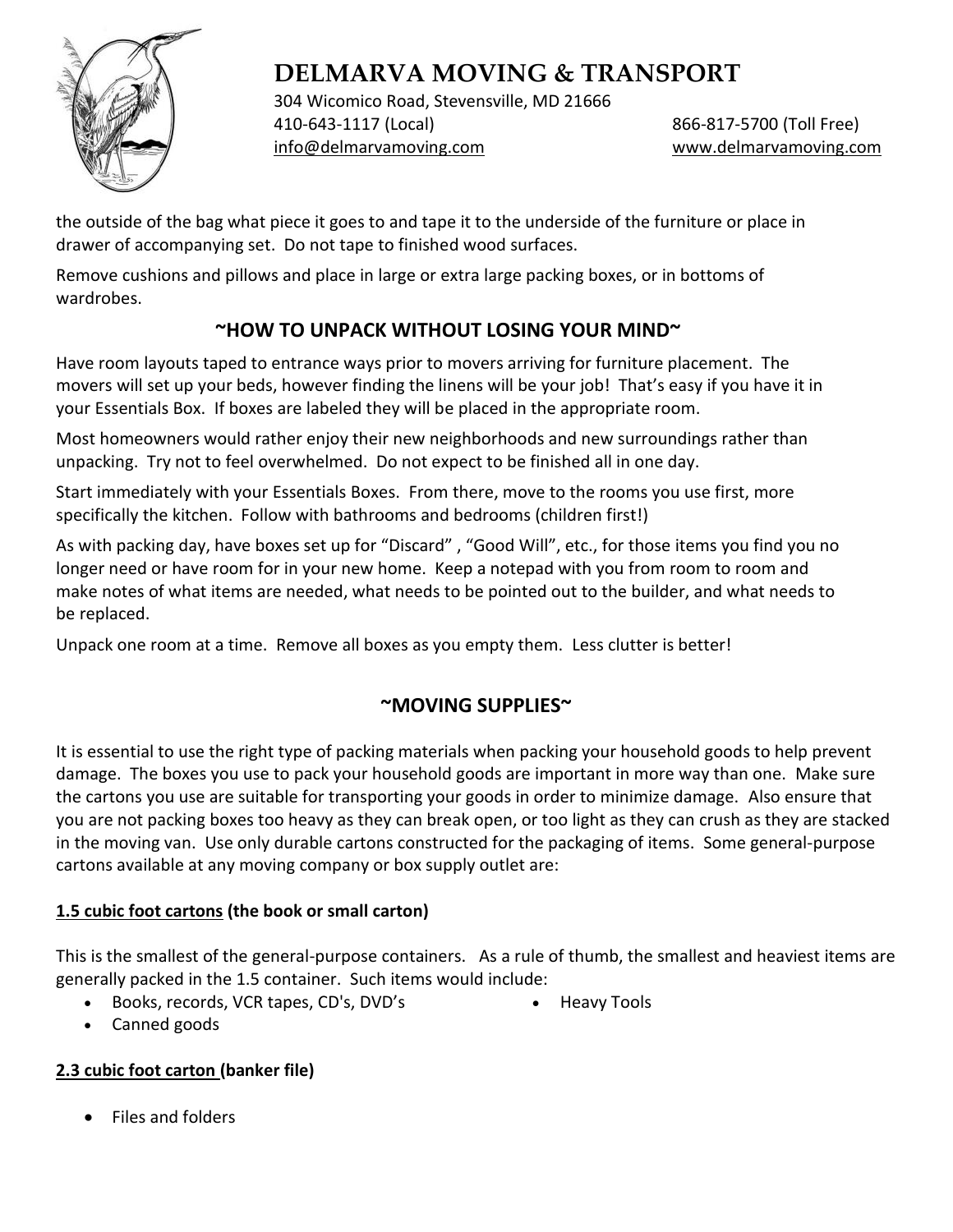

304 Wicomico Road, Stevensville, MD 21666 410-643-1117 (Local) 866-817-5700 (Toll Free) [info@delmarvamoving.com](mailto:info@delmarvamoving.com) [www.delmarvamoving.com](http://www.delmarvamoving.com/)

## **3.0 cubic foot carton (medium carton)**

This is the workhorse container. Smaller and heavier items are usually packed in these containers. Some examples are:

- Small kitchen appliances
- Lamp shades
- Small outdoor tools
- Pots and pans

#### • Toys and games • Folded clothes

• Electronic gadgets

## **4.5 cubic foot carton (large carton)**

As the size of the container increases, the weight of the individual items going into the container should decrease. This carton is another of the workhorse cartons. This carton should be considered for the following:

- Lamp shades
- Linens
- Children's toys
- Comforters and pillows
- Non-breakable kitchen goods (Tupperware, baking sheets, etc.)

## **6.0 or 6.5 cubic foot carton (extra-large carton)**

This is the largest of the general purpose cartons. This carton should only be considered for the lightest and bulkiest items such as:

- Stuffed toys
- Blankets, pillows
- Area rugs
- Winter coats
- Dry Flowers & Wreaths
- Large Lamp Shades

## **Dish-pack (Barrel or Dish Barrel)**

This is the safest of all the cartons because of its extra-strength, multi-layer construction.

- Glasses and dishes
- China and crystal
- Lamp bases
- Small antiques
- Vases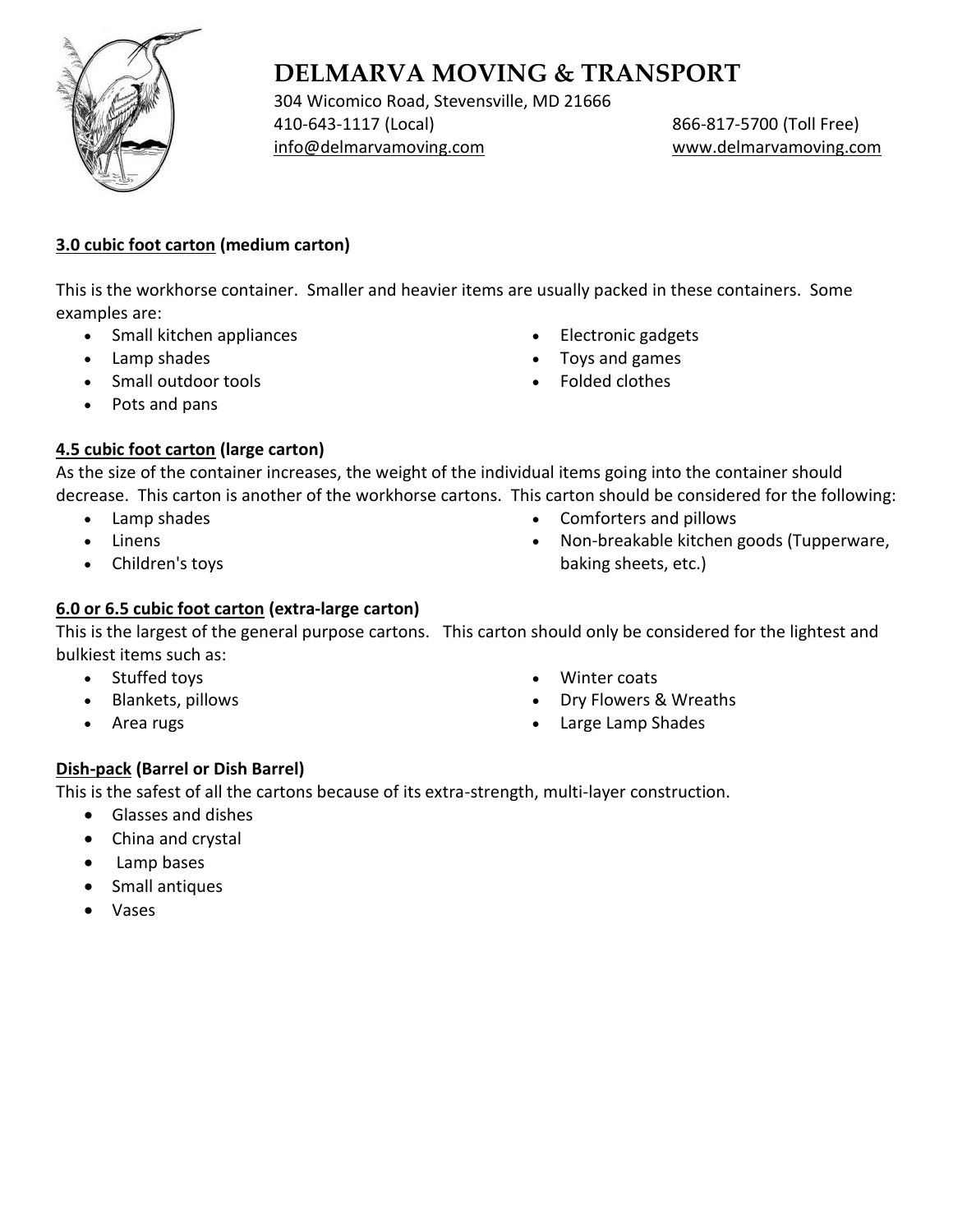

304 Wicomico Road, Stevensville, MD 21666 410-643-1117 (Local) 866-817-5700 (Toll Free) [info@delmarvamoving.com](mailto:info@delmarvamoving.com) [www.delmarvamoving.com](http://www.delmarvamoving.com/)

### **Mirror Carton**

As with mattress cartons, mirror cartons come in a number of sizes. Many mirror cartons pieces can be fitted together to offer a great deal of flexibility for such items as:

- Pictures and paintings
- Mirrors
- Small glass table tops.

### **Mattress Carton**

Just as mattresses and box springs come in different sizes, so do the cartons for shipping them in. Standard sizes are crib, twin, double, queen and king. Other than the beds in a residence, be aware, that some waterbeds, futons and sleep sofas may also require cartons for shipping. For king-size beds, double check that the box springs are either king-size or two singles.

#### **Wardrobe Cartons**

These are the largest of the standard cartons and will either be standup or lay-down (usually used for international). The cartons are constructed in such a manner that hanging clothes will remain hanging during the move. You may want to consider the wardrobe for shipping drapes and curtains (neatly folded and on hangers) to help reduce wrinkling during shipment.

### **Other**

There are specialized cartons for very specific needs, such as pole lamp cartons, bicycle cartons, grandfather clock boxes and crates. The ultimate specialty carton is a crate, which is for extremely fragile pieces, such as marble and glass. These cartons are built to order and need to be ordered prior to your move.